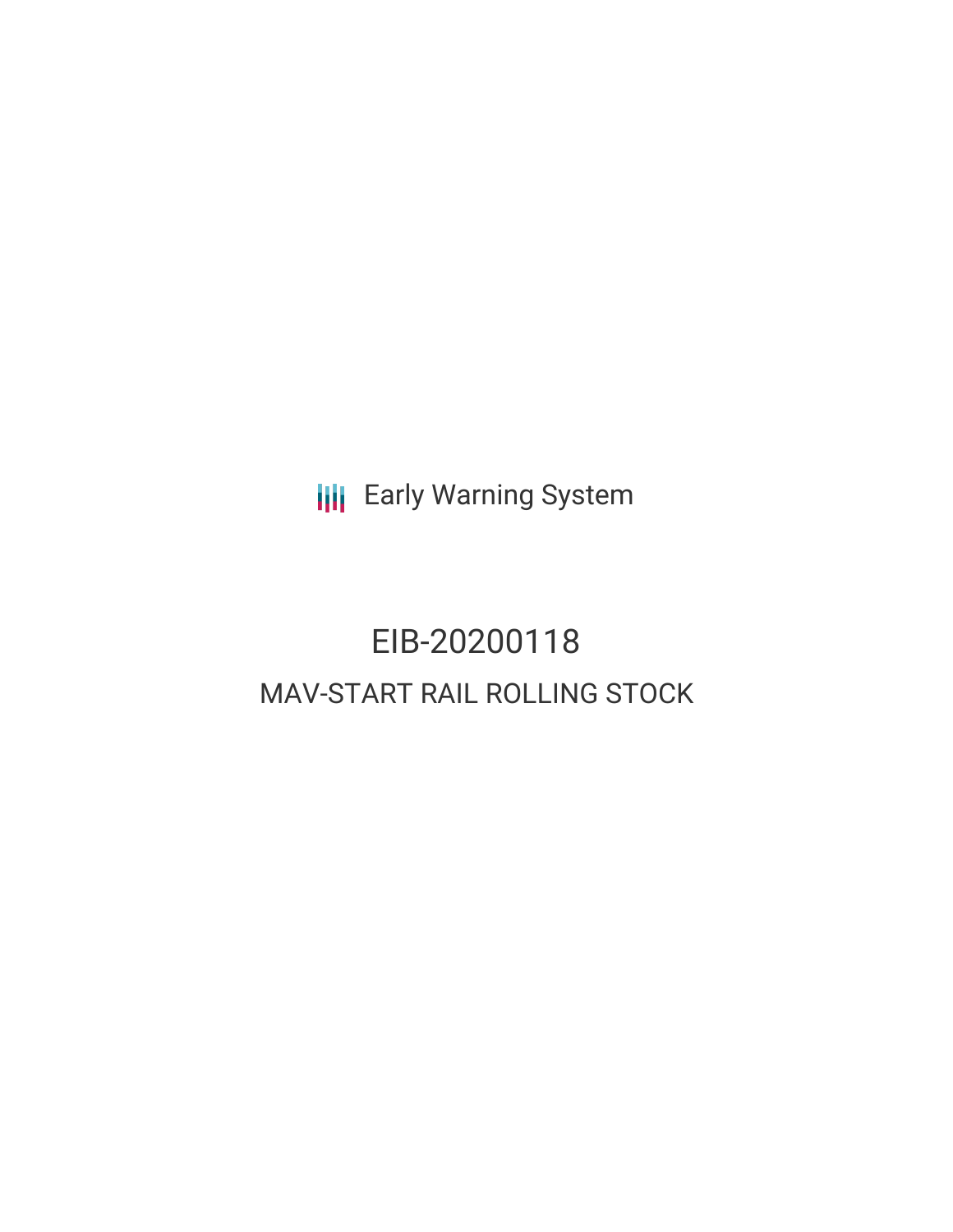#### **Quick Facts**

| <b>Countries</b>              | Hungary                              |
|-------------------------------|--------------------------------------|
| <b>Financial Institutions</b> | European Investment Bank (EIB)       |
| <b>Status</b>                 | Approved                             |
| <b>Bank Risk Rating</b>       | U                                    |
| <b>Borrower</b>               | MAV-START VASUTI SZEMELYSZALLITO ZRT |
| <b>Sectors</b>                | Transport                            |
| <b>Investment Type(s)</b>     | Loan                                 |
| <b>Loan Amount (USD)</b>      | \$185.39 million                     |
| <b>Project Cost (USD)</b>     | \$373.13 million                     |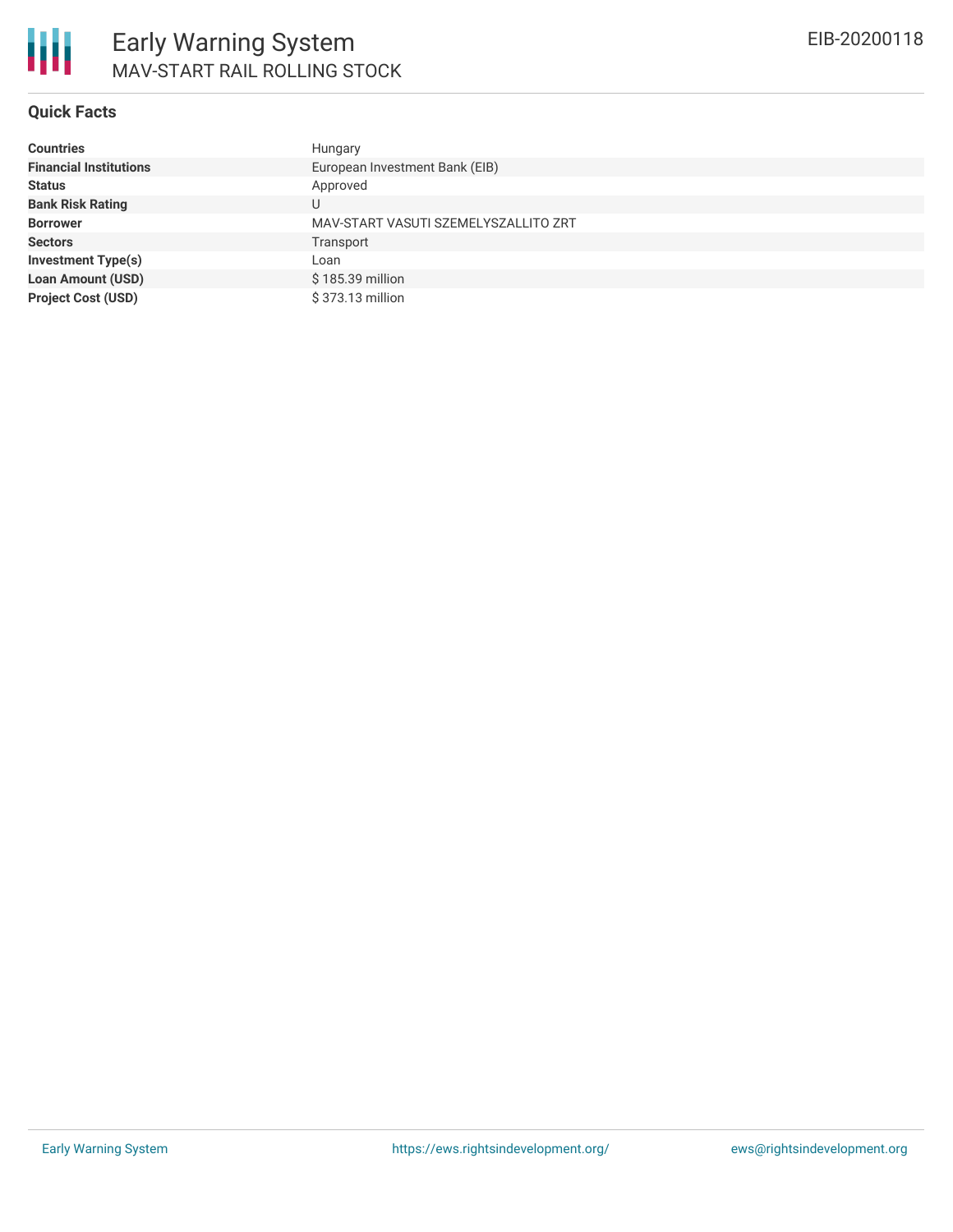

# Early Warning System MAV-START RAIL ROLLING STOCK

### **Project Description**

The purpose of this project is for the acquisition of 21 double decker Electric Multiple Units to be used for regional connections in Hungary.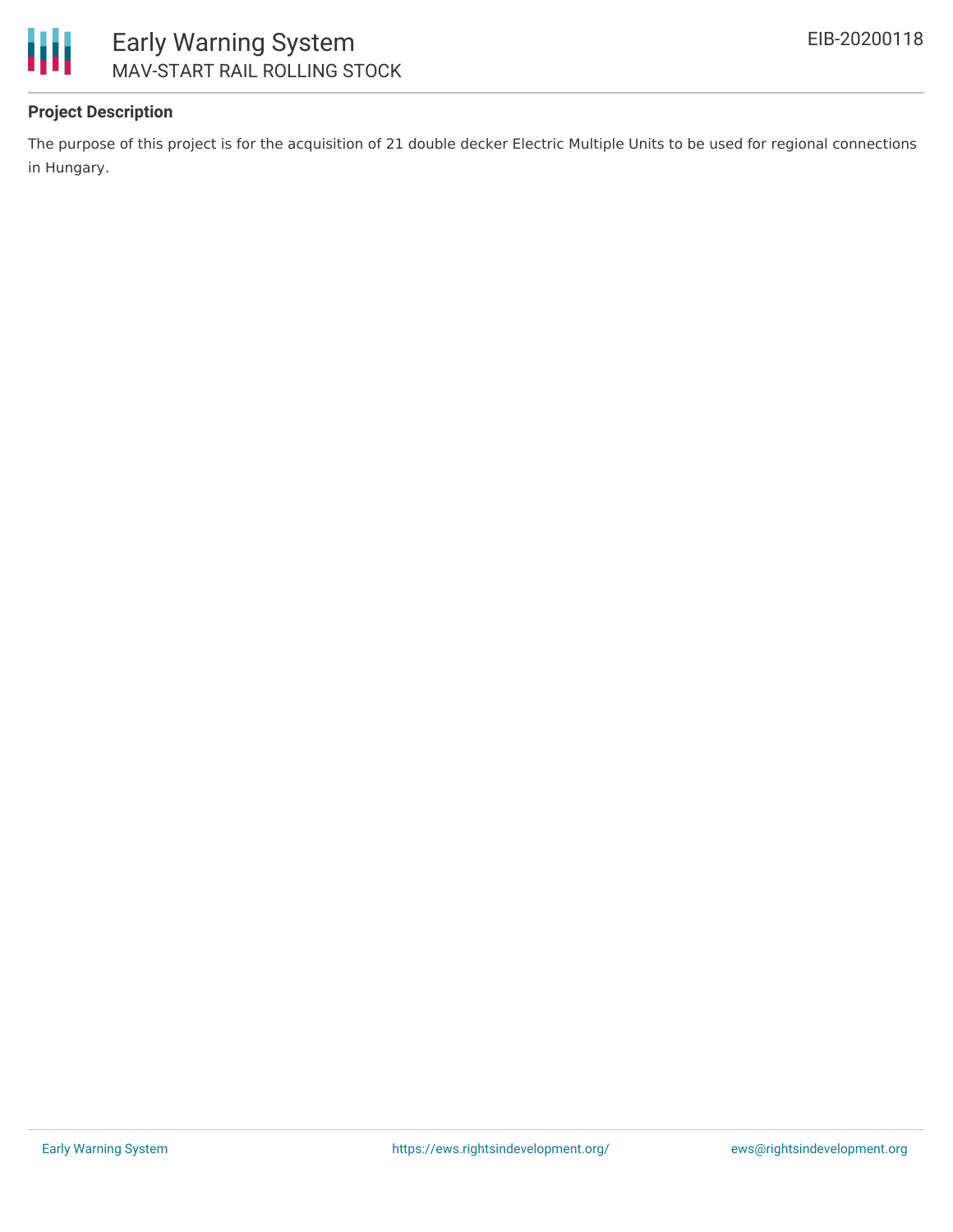

#### **Investment Description**

European Investment Bank (EIB)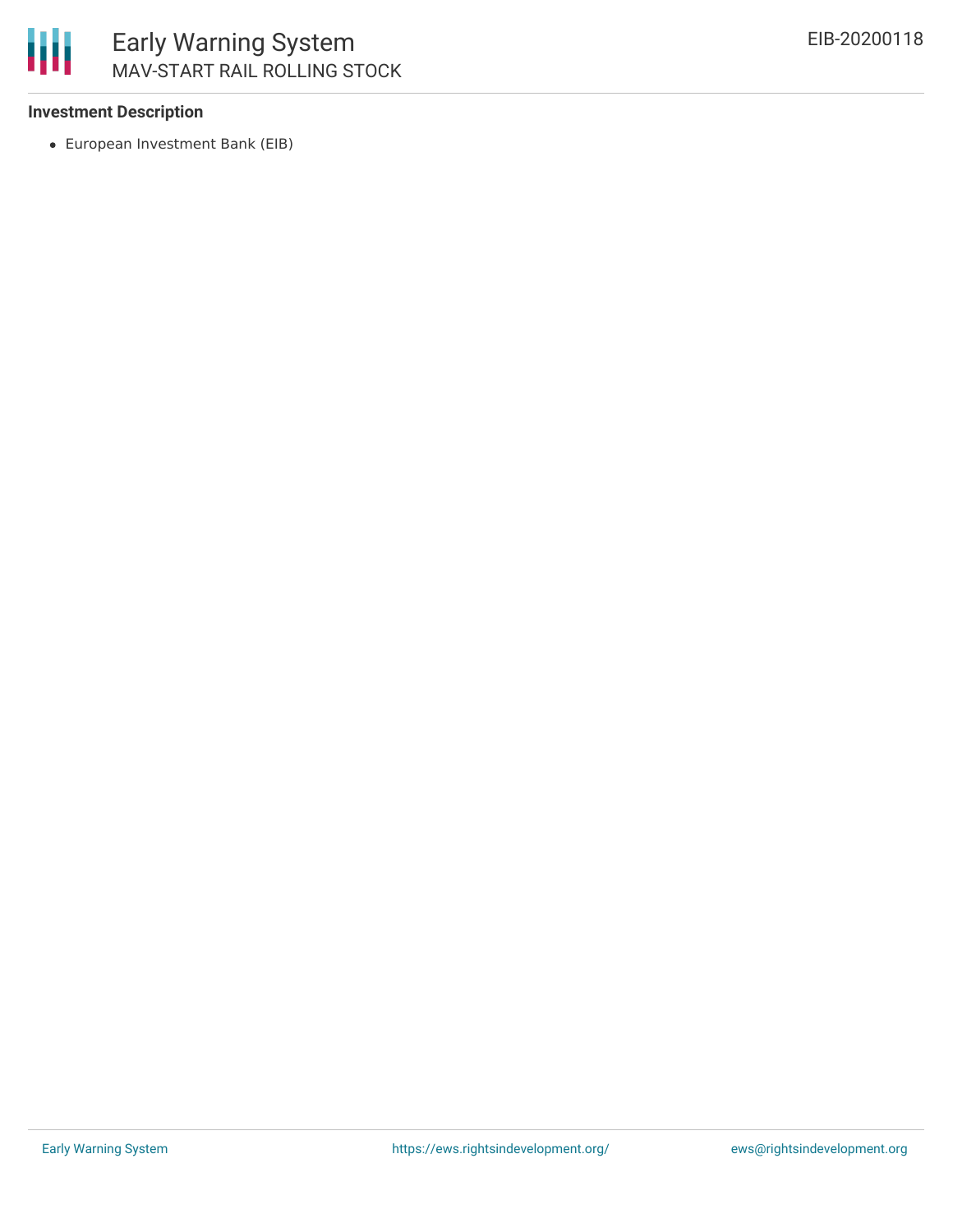

# **Contact Information**

Project contacts not available at the time of disclosure.

#### ACCESS TO INFORMATION

You can submit an information request for project information at: https://www.eib.org/en/infocentre/registers/requestform/request-form-default.htm

## ACCOUNTABILITY MECHANISM OF EIB

The EIB Complaints Mechanism is designed to facilitate and handle complaints against the EIB by individuals, organizations or corporations affected by EIB activities. When exercising the right to lodge a complaint against the EIB, any member of the public has access to a two-tier procedure, one internal - the Complaints Mechanism Office - and one external - the European Ombudsman. A complaint can be lodged via a written communication addressed to the Secretary General of the EIB, via email to the dedicated email address: complaints@eib.org, by completing the online complaint form available at the following address: http://www.eib.org/complaints/form via fax or delivered directly to the EIB Complaints Mechanism Division, any EIB local representation office or any EIB staff. For further details, check:

http://www.eib.org/attachments/strategies/complaints\_mechanism\_policy\_en.pdf

When dissatisfied with a complaint to the EIB Complaints Mechanism, citizens can then turn towards the European Ombudsman. A memorandum of Understanding has been signed between the EIB and the European Ombudsman establishes that citizens (even outside of the EU if the Ombudsman finds their complaint justified) can turn towards the Ombudsman on issues related to 'maladministration' by the EIB. Note that before going to the Ombudsman, an attempt must be made to resolve the case by contacting the EIB. In addition, the complaint must be made within two years of the date when the facts on which your complaint is based became known to you. You can write to the Ombudsman in any of the languages of the European Union. Additional details, including filing requirements and complaint forms, are available at: http://www.ombudsman.europa.eu/atyourservice/interactiveguide.faces